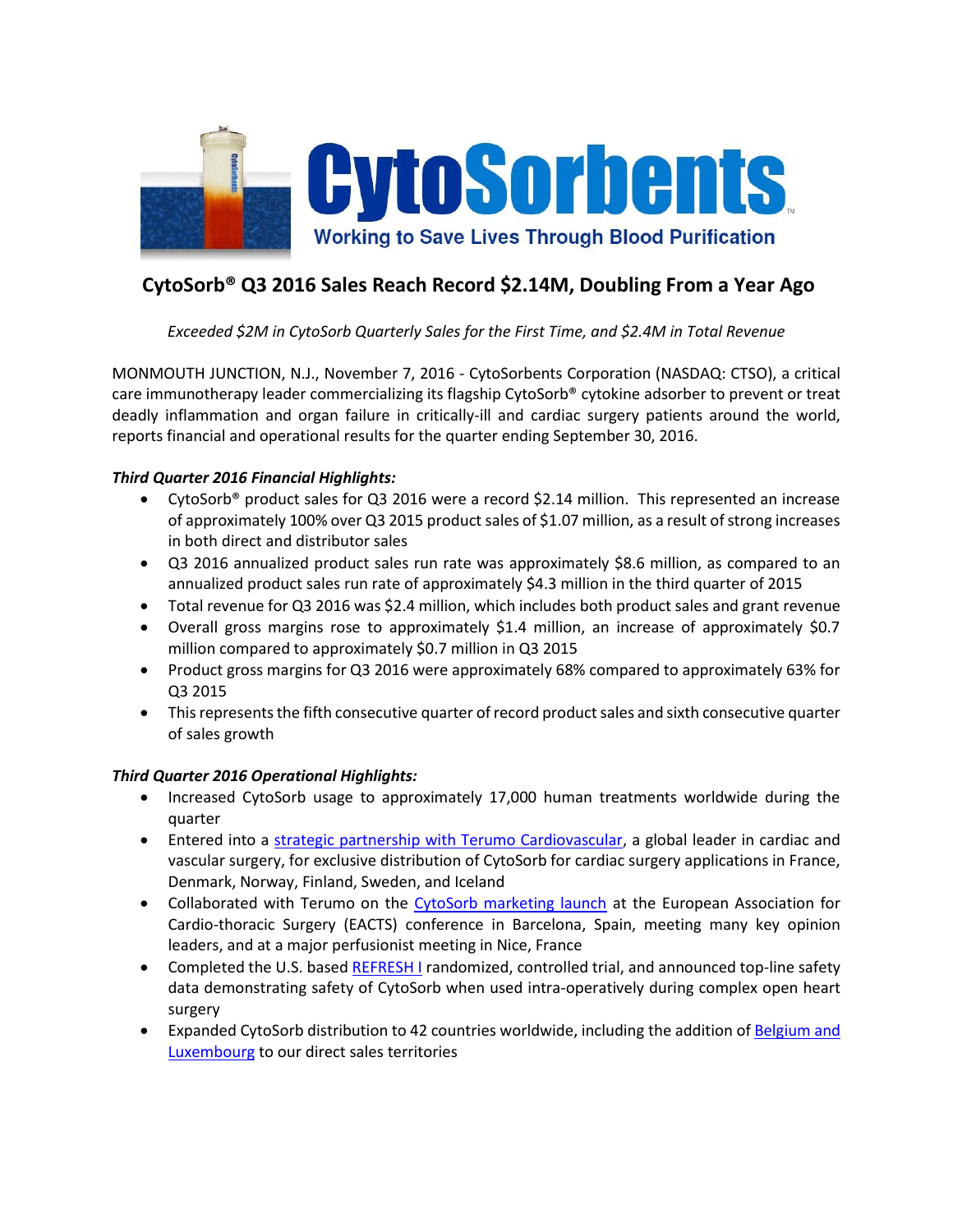- Announced the development of [CytoSorb-XL,](http://cytosorbents.com/technology/cytosorb-is-easy-to-use-and-implement/) a new patent-pending next generation sorbent technology combining removal of endotoxin, cytokines, and a broad range of inflammatory mediators from blood
- Solidified our research and development pipeline, through the award of up to \$650,000 in SBIR [contracts](http://cytosorbents.com/cytosorbents-awarded-650000-in-sbir-grant-contracts-to-continue-development-of-novel-hemocompatible-potassium-binding-polymers/) to continue development of new potassium binding polymers - a new product category for the company - to treat excessive potassium in the blood that can lead to serious cardiac arrhythmias and sudden death
- Launched the ne[w CytoSorbents corporate website](http://www.cytosorbents.com/), highlighting the company's global growth and innovation
- **Attracted featured articles on our company in [Forbes,](http://www.forbes.com/sites/jenniferhicks/2016/08/24/this-blood-filtering-system-could-help-lower-the-risk-of-death-from-inflammatory-infections/#18d3366fef82) [Benzinga,](http://www.benzinga.com/general/biotech/16/08/8343394/exclusive-cytosorbents-ceo-on-how-its-blood-purification-technology-ca) an[d SiriusXM Doctor](https://soundcloud.com/user-704879984-588217753/dr-chan-on-sirius-radio) Radio**
- Added analyst coverage from [Aegis Capital](https://finance.yahoo.com/news/cytosorbents-gets-bullish-commentary-european-165512292.html) and B. [Riley](http://brileyco.com/research/coverage_list/cytosorbents-corporation/)
- Congratulated our CFO, Kathleen Bloch, as the NJBIZ [2016 Public Company CFO of the Year](http://cytosorbents.com/cytosorbents-congratulates-kathleen-bloch-as-njbiz-public-company-chief-financial-officer-of-the-year/)

Dr. Phillip Chan, Chief Executive Officer of CytoSorbents stated, "We finished another exceptional quarter, exceeding \$2 million in quarterly CytoSorb revenue for the first time in our history, driven by continued strength among our direct sales territories, and orders from our broad distributor and strategic partner network. With healthy product gross margins of 68%, we continue to demonstrate the vigor of our pure high margin disposables business."

"We have continued to invest in potential future catalysts with the goal of driving operational profitability in the near term. Focusing on sales, we have strengthened our direct and international sales infrastructure with the addition of key personnel, added more distributors and converted more countries to revenue producing accounts, and expanded our higher margin direct sales territories. In addition, we have worked closely with strategic partners Fresenius, Terumo Cardiovascular, and Biocon, to ensure that their significant contributions of resources are being used optimally. In particular, we are pleased that Terumo will begin selling CytoSorb very soon, just months after signing our partnership agreement. We have also refined our manufacturing processesto optimize production of CytoSorb at lower cost. Finally, the clinical data on CytoSorb continues to develop, most recently with the completion of REFRESH I, where we were the first to demonstrate safety of intraoperative CytoSorb usage during complex cardiac surgery in a randomized controlled trial. Pending discussions with the FDA, we anticipate a pivotal REFRESH 2 trial to begin next year, designed to support U.S. approval."

"We expect to finish 2016 in a much stronger commercial position than when we started, with a CytoSorb sales run rate of approximately \$8.6 million as of the third quarter. It is a testament to the hard work and effort of all of the people and organizations that we work with, that we are in this favorable position."

"Please join us on our previously announced earnings call today at 4:45PM EST where we will cover our progress. We will also respond to questions from the audience during our live Q&A session. The investor presentation and a written transcript of the conference call will be available within a week of the webcast."

### *Conference Call Details:*

Conference Call Details: Date: Monday, November 7, 2016 Time: 4:45 PM Eastern Participant Dial-In: 1-719-457-2605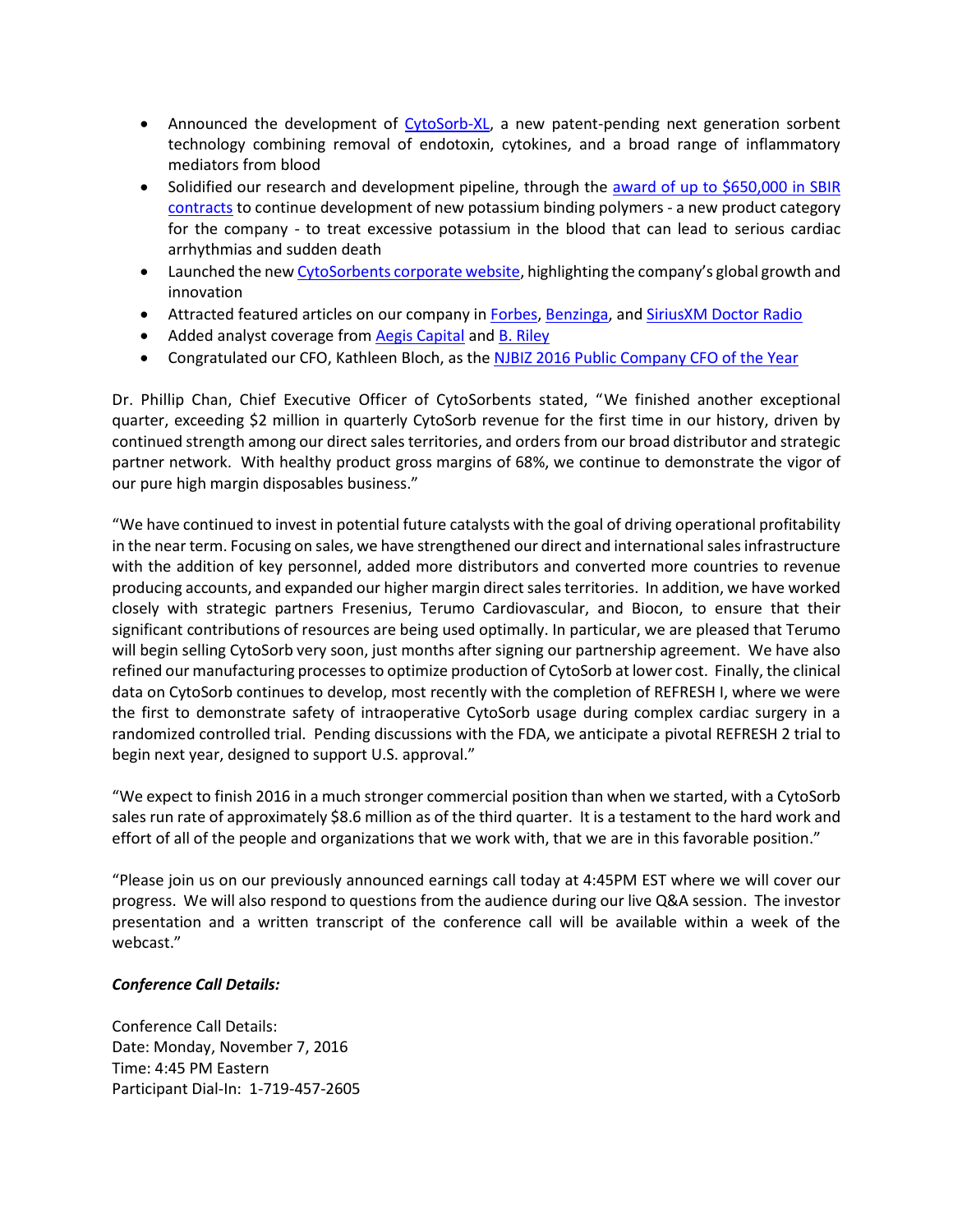Live Presentation Webcast: <http://public.viavid.com/index.php?id=121492>

It is recommended that participants dial in approximately 10 minutes prior to the start of the call. There will also be a simultaneous live webcast of the conference call that can be accessed through the following audio feed link: <http://public.viavid.com/index.php?id=121492>

An archived recording of the conference call will be available under the Investor Relations section of the Company's website a[t http://cytosorbents.com/investor-relations/financial-results.](http://cytosorbents.com/investor-relations/financial-results)

#### *Financial Results for the Third Quarter Ended September 30, 2016*

#### *Revenues:*

Revenue from product sales was approximately \$2,143,000 in the three months ended September 30, 2016, as compared to approximately \$1,071,000 in the three months ended September 30, 2015, an increase of approximately \$1,072,000, or 100%. This increase was largely driven by an increase in direct sales from both new customers and repeat orders from existing customers, along with an increase in distributor sales.

Grant income was approximately \$269,000 for the three months ended September 30, 2016 as compared to approximately \$272,000 for the three months ended September 30, 2015, a decrease of approximately \$3,000, or 1%.

As a result of the increase in product sales, for the three months ended September 30, 2016, we generated total revenue of approximately \$2,412,000, as compared to total revenue of approximately \$1,344,000 for the three months ended September 30, 2015, an increase of approximately \$1,068,000, or 79%.

### *Cost of Revenue:*

For the three months ended September 30, 2016 and 2015, cost of revenue was approximately \$964,000 and \$639,000, respectively, an increase of approximately \$325,000. Product cost of revenues increased approximately \$283,000 during the three months ended September 30, 2016 as compared to the three months ended September 30, 2015 due to increased sales. Product gross margins increased to approximately 68% for the three months ended September 30, 2016, as compared to approximately 63% for the three months ended September 30, 2015 due to a favorable mix of sales prices. Grant income related expenses decreased by approximately \$50,000 during the three months ended September 30, 2016 as compared to the three months ended September 30, 2015.

### *Research and Development Expenses:*

For the three months ended September 30, 2016, research and development expenses were approximately \$1,172,000, as compared to research and development expenses of approximately \$866,000 for the three months ended September 30, 2015, an increase of approximately \$306,000. This increase was due to an increase in costs related to the various clinical studies, primarily due to our REFRESH 1 trial costs, of approximately \$386,000 and a decrease in direct labor and other costs being deployed toward grant-funded activities of approximately \$50,000, which had the effect of increasing the amount of our non-reimbursable research and development costs. These increases were offset by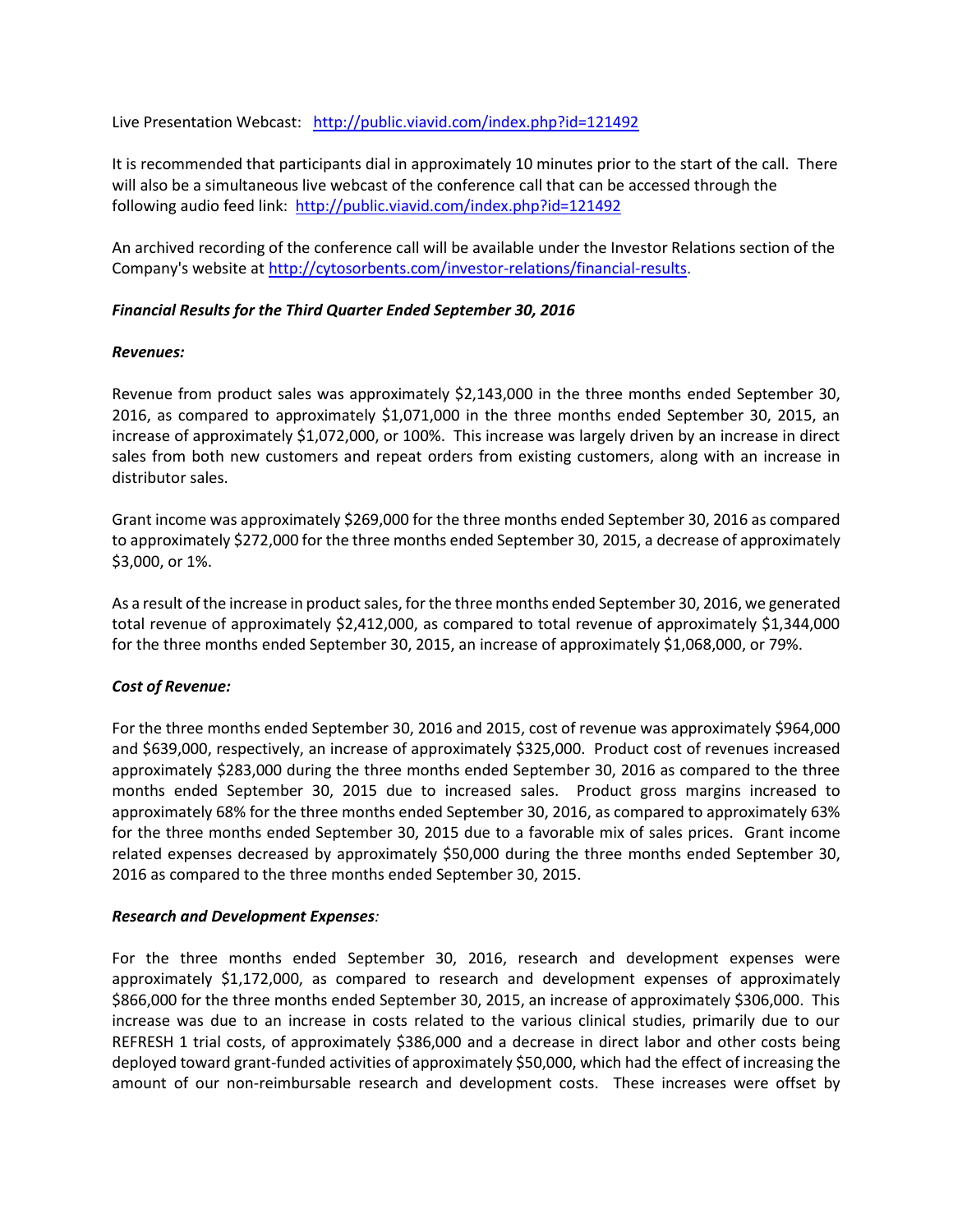decreases in patent related costs of approximately \$13,000, decreases in non-grant related supplies of approximately \$72,000 and decreases in other research and development costs of approximately \$45,000.

## *Legal, Financial and Other Consulting Expense:*

Legal, financial and other consulting expenses were approximately \$279,000 for the three months ended September 30, 2016, as compared to approximately \$289,000 for the three months ended September 30, 2015, a decrease of approximately \$10,000. This decrease was due to a decrease in employment agency fees of approximately \$58,000 relating to 2015 fees incurred from the hiring of senior level personnel that did not recur in 2016 and a decrease in legal fees of approximately \$25,000. This decrease was offset by an increase in accounting fees of approximately \$20,000 due to fees incurred related to the audit of our internal controls as required by the Sarbanes-Oxley Act of 2002 and an increase in consulting fees of approximately \$53,000.

## *Selling, General and Administrative Expense:*

Selling, general and administrative expenses were approximately \$2,141,000 for the three months ended September 30, 2016, as compared to approximately \$1,700,000 for the three months ending September 30, 2015, an increase of approximately \$441,000. This increase was due to an increase in salaries and related costs of approximately \$348,000 resulting from headcount additions, commissions, and personnel related costs, an increase in royalty expenses of approximately \$73,000 due to the increase in sales, an increase in travel and entertainment costs and other expenses of approximately \$50,000 due to the increased activity and an increase in stock-based compensation of approximately \$25,000 due to the number of employees receiving options during the three months ended September 30, 2016 as compared to the three months ended September 30, 2015. These increases were offset by a decrease in stock exchange listing and stock transfer fees of approximately \$15,000 which were incurred in connection with our public offering in 2015 that did not recur in 2016, a decrease in public relations fees of approximately \$17,000 and decreases in other general and administrative costs of approximately \$23,000.

## *Interest Income (Expense):*

For the three months ended September 30, 2016, interest expense amounted to approximately \$117,000 as compared to interest income of approximately \$3,000 for the three months ended September 30, 2015. This increase in expense of approximately \$120,000 is directly related to interest expense incurred and amortization of loan acquisition costs related to the Company's financing facility with Bridge Bank on which \$5,000,000 was drawn on June 30, 2016.

## *Gain (Loss) on Foreign Currency Transactions:*

For the three months ended September 30, 2016 and 2015, the gain on foreign currency transactions was approximately \$73,000 and \$71,000, respectively. The gain for the three months ended September 30, 2016 is directly related to the increase in the exchange rate of the Euro at September 30, 2016 as compared to June 30, 2016. The exchange rate of the Euro to the U.S. dollar was \$1.12 per Euro at September 30, 2016 as compared to \$1.11 per Euro at June 30, 2016. The gain for the three months ended September 30, 2015 is directly related to the increase in the exchange rate of the Euro at September 30, 2015 as compared to June 30, 2015. The exchange rate of the Euro to the U.S. dollar was \$1.12 per Euro at September 30, 2015 as compared to \$1.11 per Euro at June 30, 2015.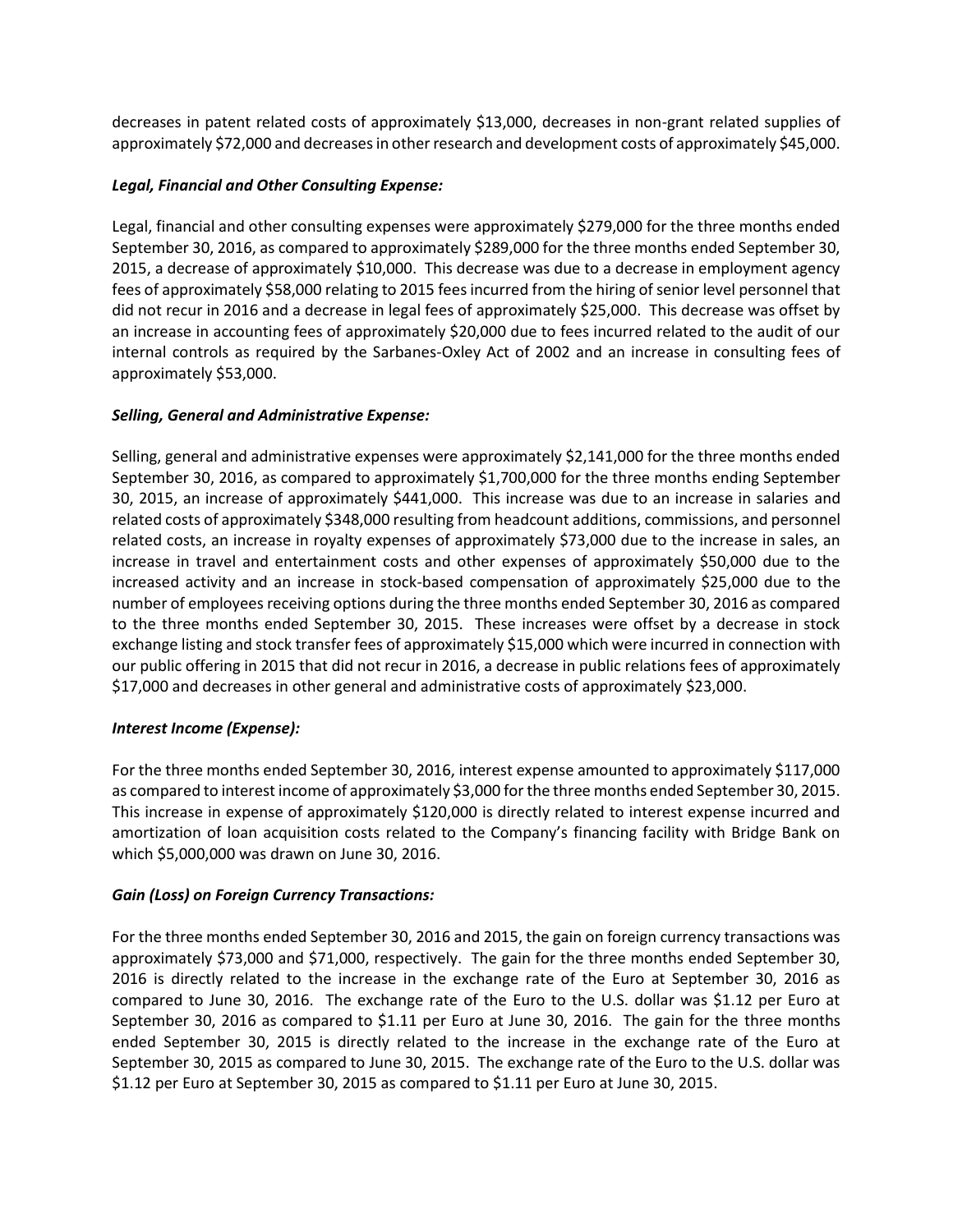### *Change in Warrant Liability:*

We recognize warrants as liabilities at their fair value on the date of the grant because of price adjustment provisions in the warrants, then measure the fair value of the warrants on each reporting date, and record a change to the warrant liability as appropriate. The change in warrant liability resulted in other expense of approximately \$495,000 and \$771,000 for the three months ended September 30, 2016 and 2015, respectively. The change in warrant liability was a result of the change in the fair value of the warrant liability from June 30, 2016 to September 30, 2016 and from June 30, 2015 to September 30, 2015. See Note 4 to the consolidated financial statements for details related to the calculation of the fair value of the warrant liability.

#### *Net Loss:*

Our loss from operations for the three months ending September 30, 2016 was approximately \$2,683,000, as compared to a net loss from operations of approximately \$2,847,000 for the three months ended September 30, 2015.

#### *Financial Results for the Nine Months Ended September 30, 2016:*

#### *Revenues:*

Revenue from product sales was approximately \$5,593,000 in the nine months ended September 30, 2016, as compared to approximately \$2,548,000 in the nine months ended September 30, 2015, an increase of approximately \$3,045,000, or 120%. This increase was largely driven by an increase in direct sales from both new customers and repeat orders from existing customers, along with an increase in distributor sales.

Grant income was approximately \$851,000 for the nine months ended September 30, 2016, as compared to approximately \$470,000 for the nine months ended September 30, 2015, an increase of approximately \$381,000, or 81%. This increase was a result of revenue recognized from new grants and billable milestones achieved on existing grants.

As a result of the increases in both product sales and grant income, for the nine months ended September 30, 2016, we generated total revenue of approximately \$6,444,000, as compared to total revenue of approximately \$3,031,000 for the nine months ended September 30, 2015, an increase of approximately \$3,413,000, or 113%.

#### *Cost of Revenue:*

For the nine months ended September 30, 2016 and 2015, cost of revenue was approximately \$2,657,000 and \$1,409,000, respectively, an increase of approximately \$1,248,000. Product cost of revenues increased approximately \$917,000 during the nine months ended September 30, 2016 as compared to the nine months ended September 30, 2015 due to increased sales. Product gross margins were approximately 66% for the nine months ended September 30, 2016, as compared to approximately 62% for the nine months ended September 30, 2015 due to a favorable mix of sales prices. Grant income related expenses increased due to direct labor and other costs being deployed toward grant-funded activities, an increase of approximately \$239,000 during the nine months ended September 30, 2016 as compared to the nine months ended September 30, 2015.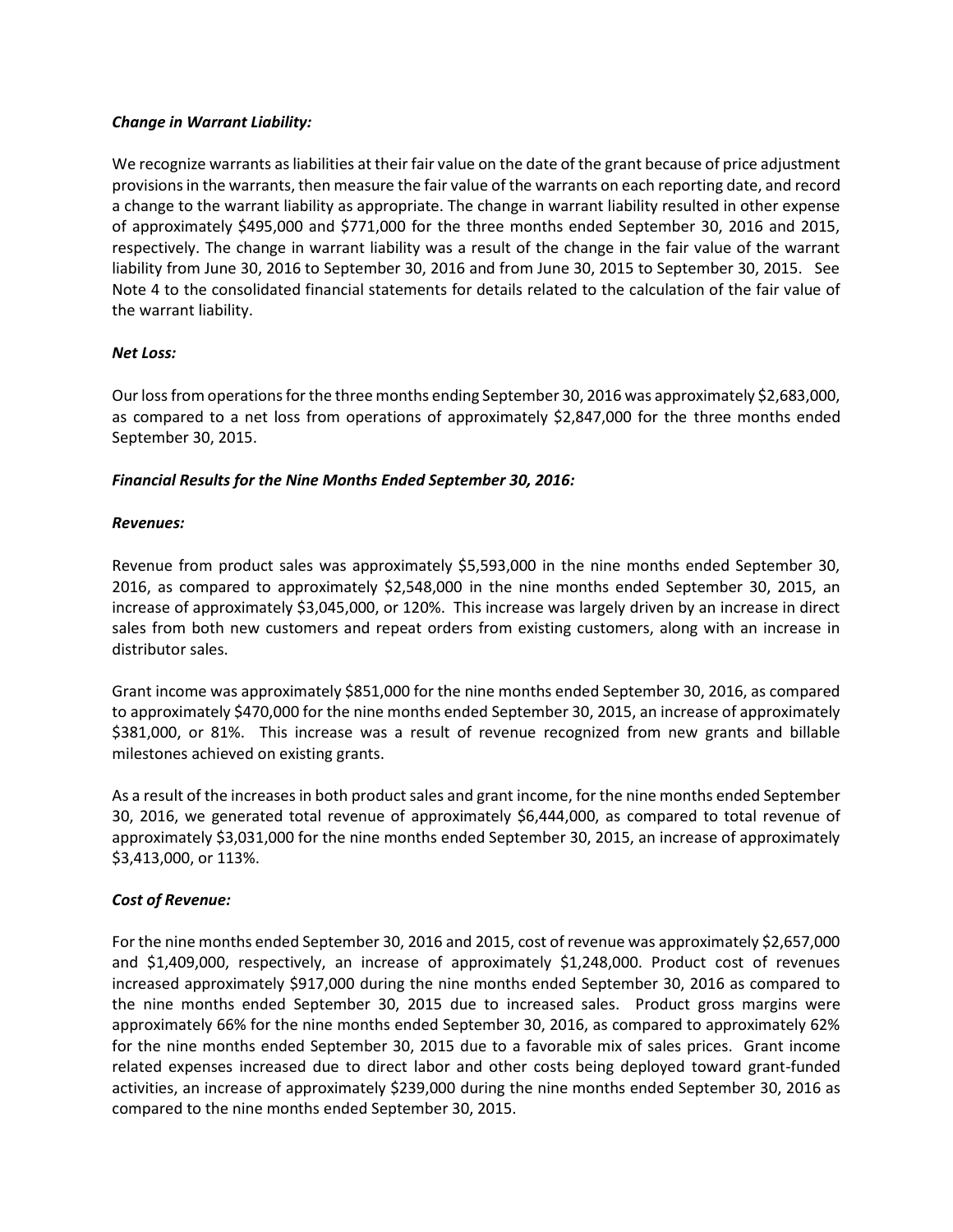#### *Research and Development Expenses:*

For the nine months ended September 30, 2016, research and development expenses were approximately \$3,120,000, as compared to research and development expenses of approximately \$2,619,000 for the nine months ended September 30, 2015, an increase of approximately \$501,000. This increase was due to an increase in costs related to the various clinical studies, primarily due to our REFRESH 1 trial costs, of approximately \$883,000. The increase was offset by an increase in direct labor and other costs being deployed toward grant-funded activities of approximately \$239,000, which had the effect of decreasing the amount of our non-reimbursable research and development costs, decreases in patent related costs of approximately \$95,000, decreases in non-grant related supplies of approximately \$41,000 and decreases in other research and development costs of approximately \$7,000.

### *Legal, Financial and Other Consulting Expense:*

Legal, financial and other consulting expenses were approximately \$853,000 for the nine months ended September 30, 2016, as compared to approximately \$802,000 for the nine months ended September 30, 2015. The increase of approximately \$51,000 was due to an increase in accounting and auditing fees of approximately \$81,000 due to fees incurred related to the audit of our internal controls as required by The Sarbanes-Oxley Act of 2002 and increases in consulting fees of approximately \$81,000. These increases were offset by a decrease in employment agency fees of approximately \$111,000 related to fees incurred in 2015 related to the hiring of senior level personnel that did not recur in 2016.

### *Selling, General and Administrative Expense:*

Selling, general and administrative expenses were approximately \$6,736,000 for the nine months ended September 30, 2016, as compared to approximately \$4,842,000 for the nine months ending September 30, 2015, an increase of \$1,894,000. The increase in selling, general, and administrative expenses was due to an increase in salaries, commissions and related costs of approximately \$1,095,000 due to headcount additions and personnel related costs, an increase in royalty expenses of approximately \$211,000 due to the increase in sales, additional sales and marketing costs, which include advertising, and conferences of approximately \$125,000, an increase in travel and entertainment and other costs of approximately \$126,000 due to the increased volume and an increase in stock-based compensation of approximately \$422,000 due to 2015 milestone options awarded to the Company's employees and restricted stock units awarded to the Company's executive staff during the nine months ended September 30, 2016. These increases were offset by a decrease in stock exchange listing and stock transfer fees of approximately \$35,000 related to fees incurred in 2015 related to our public offering that did not recur in 2016 and a decrease in public relations fees of approximately \$50,000.

### *Interest Income (Expense):*

For the nine months ended September 30, 2016, interest expense amounted to approximately \$112,000 as compared to interest income of approximately \$9,000 for the nine months ended September 30, 2015. This increase in expense of approximately \$121,000 is directly related to interest expense incurred and amortization of loan acquisition costs related to the Company's financing facility with Bridge Bank on which \$5,000,000 was drawn on June 30, 2016.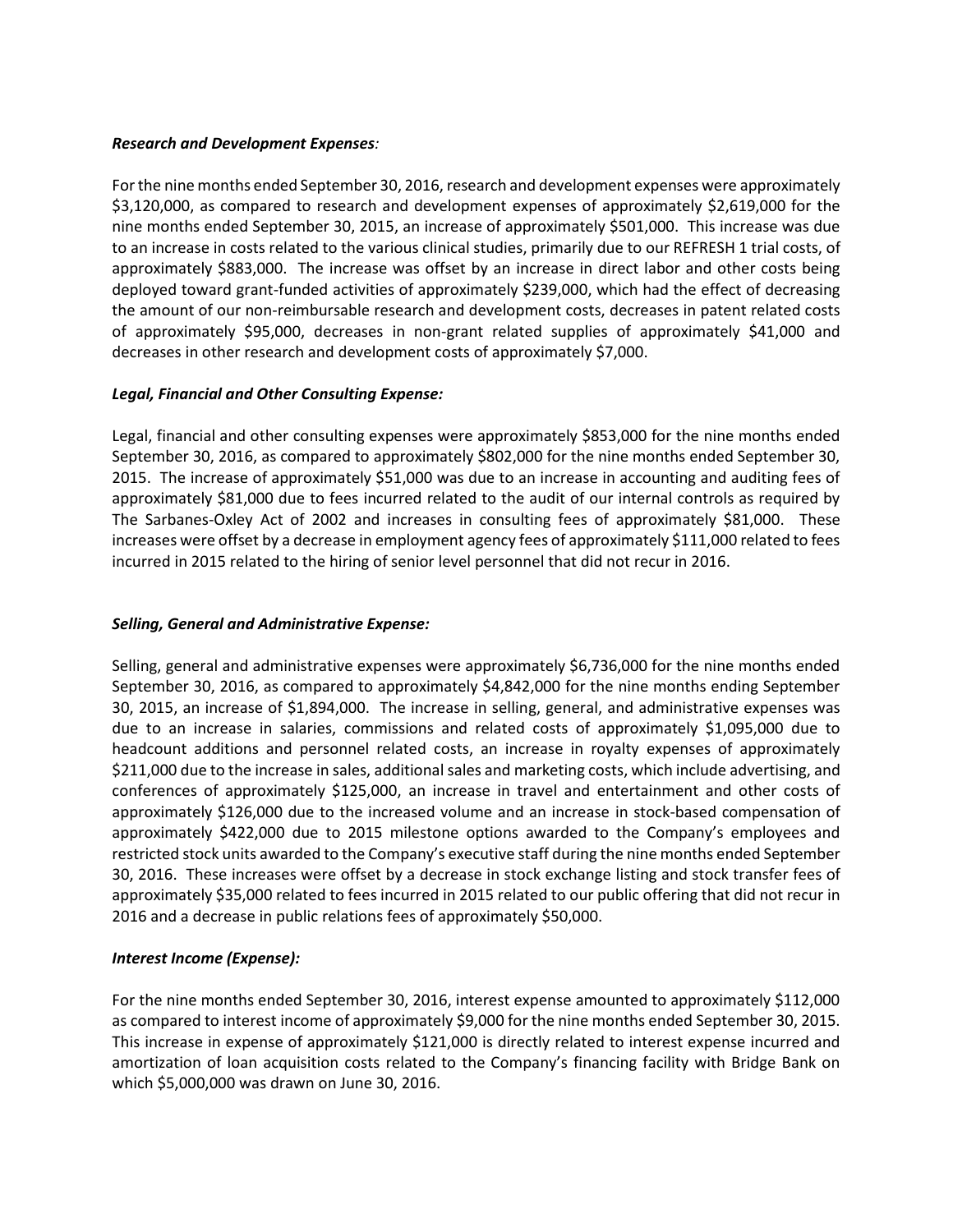#### *Gain (Loss) on Foreign Currency Transactions:*

For the nine months ended September 30, 2016, the gain on foreign currency transactions was approximately \$176,000, as compared to a loss of approximately \$316,000 for the nine months ended September 30, 2015. The 2016 gain is directly related to the increase in the exchange rate of the Euro at September 30, 2016 as compared to December 31, 2015. The exchange rate of the Euro to the U.S. dollar was \$1.12 per Euro at September 30, 2016 as compared to \$1.08 per Euro at December 31, 2015. The 2015 loss is directly related to the decrease in the exchange rate of the Euro at September 30, 2015 as compared to December 31, 2014. The exchange rate of the Euro to the U.S. dollar was \$1.12 per Euro at September 30, 2015, as compared to \$1.22 per Euro at December 31, 2014.

### *Change in Warrant Liability:*

We recognize warrants as liabilities at their fair value on the date of the grant because of price adjustment provisions in the warrants, then measure the fair value of the warrants on each reporting date, and record a change to the warrant liability as appropriate. The change in warrant liability resulted in other expense of approximately \$667,000 for the nine months ended September 30, 2016, and other income of approximately \$818,000 for the nine months ended September 30, 2015. The change in warrant liability was a result of the change in the fair value of the warrant liability from December 31, 2015 to September 30, 2016 and from December 31, 2014 to September 30, 2015. See Note 4 to the consolidated financial statements for details related to the calculation of the fair value of the warrant liability.

#### *Net Loss:*

Our net loss for the nine months ended September 30, 2016 was approximately \$7,524,000, as compared to a net loss of approximately \$6,130,000 for the nine months ended September 30, 2015.

### *2016 Third Quarter Revenue Guidance:*

CytoSorbents has not historically given financial guidance on quarterly results until the quarter has been completed. However, we continue to expect that sales for the second half of 2016 will exceed those in the first half of 2016.

For additional information please see the Company's Annual Report on Form 10-K for the year ended December 31, 2015 filed with the Securities and Exchange Commission (the "SEC") on March 9, 2016 which is available at [http://www.sec.gov.](http://www.sec.gov/)

### **About CytoSorbents Corporation (NASDAQ: [CTSO\)](http://r20.rs6.net/tn.jsp?f=001kdBOc3-59hW5L2g3X2-Cb4bbMslvr6kZMrAZjf_fITGTqEQIMx6CTD-ZH7dFZ_LzYivTTL1ylxyO8uk_hO2XJ4Iu7sHO2V-wyEcAn-5sPy11Za5suyu12jHHFMGHIewkbK3vSAmN1hP7zFc4fuHwFjT8VGBse3X42AGjxVYF1W4p_G0b2Xzwd7b8Gv2-vaAm&c=9KUPJ1PvBuha9tC-3obV_LeN59NPPJ7WaqU4QgYjuibGpf7q4o31_w==&ch=P4Ls2W43ELUW7zhECso1MVrKhUo57kdpcPA0R2ifEkGeNi37kSzAXA==)**

[CytoSorbents Corporation](http://www.cytosorbents.com/) is a leader in critical care immunotherapy, specializing in blood purification. Its flagship product, [CytoSorb®](http://www.cytosorb.com/) is approved in the European Union with distribution in 42 countries around the world, as a safe and effective extracorporeal cytokine adsorber, designed to reduce the "cytokine storm" or "cytokine release syndrome" that could otherwise cause massive inflammation, organ failure and death in common critical illnesses such as sepsis, burn injury, trauma, lung injury and pancreatitis, as well as in cancer immunotherapy. These are conditions where the risk of death is extremely high, yet no effective treatments exist. CytoSorb® is also being used during and after cardiac surgery to remove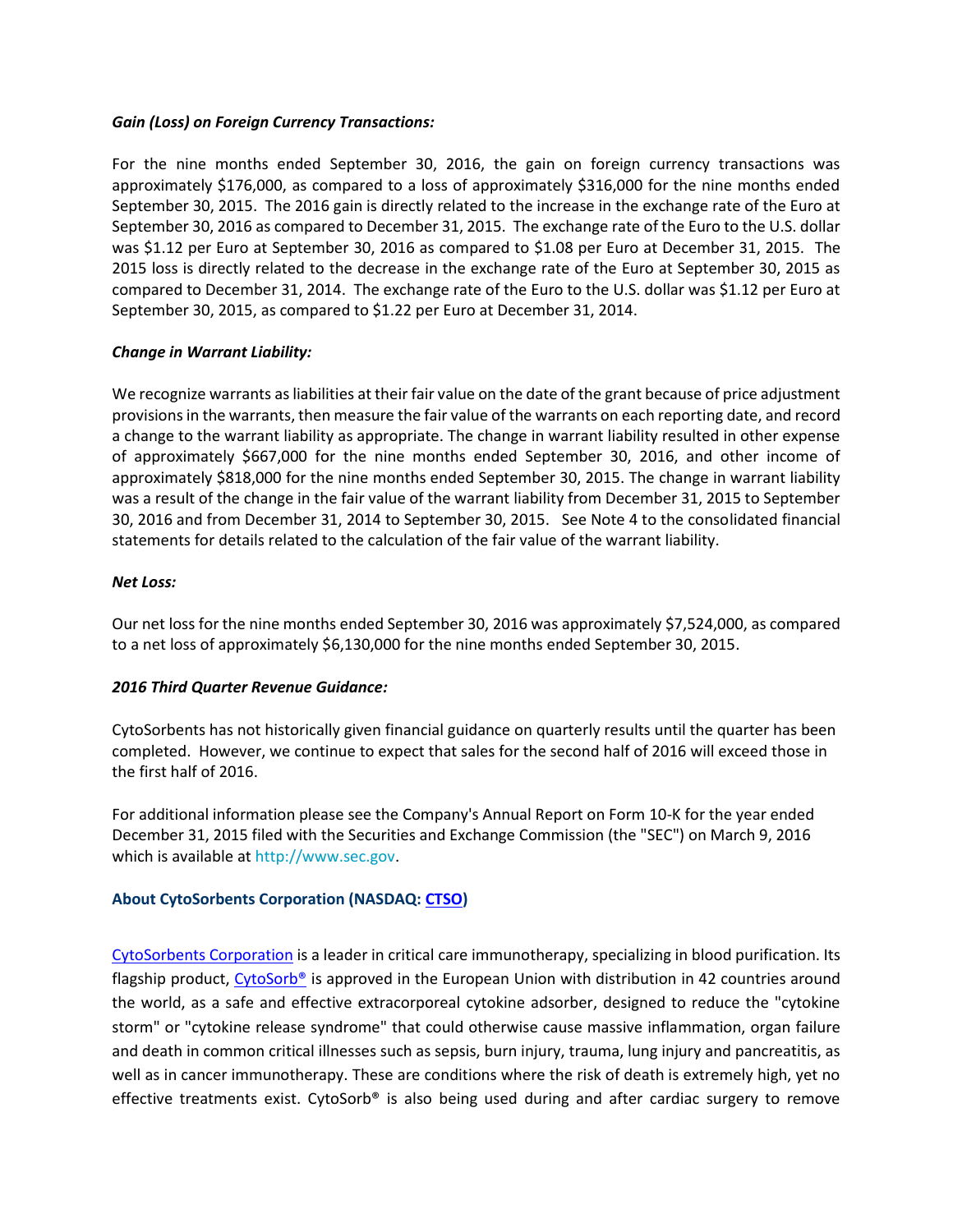inflammatory mediators, such as cytokines and free hemoglobin, which can lead to post-operative complications, including multiple organ failure. CytoSorbents has completed its REFRESH (REduction in FREe Hemoglobin) 1 trial - a multi-center, randomized controlled study that has demonstrated the safety of intra-operative CytoSorb® use in a heart-lung machine during complex cardiac surgery. In 2017, the company plans to initiate a pivotal REFRESH 2 trial intended to support U.S. FDA approval. CytoSorb® has been used safely in more than 17,000 human treatments to date.

CytoSorbents' purification technologies are based on biocompatible, highly porous polymer beads that can actively remove toxic substances from blood and other bodily fluids by pore capture and surface adsorption. Its technologies have received non-dilutive grant and contract funding in excess of \$18 million from DARPA, the U.S. Army, the U.S. Air Force, the U.S. Department of Health and Human Services, the National Institutes of Health (NIH), National Heart, Lung, and Blood Institute (NHLBI), U.S. Special Operations Command (SOCOM) and others. The Company has numerous products under development based upon this unique blood purification technology, protected by 32 issued U.S. patents and multiple applications pending, including CytoSorb-XL, HemoDefend™, ContrastSorb, DrugSorb, and others. For more information, please visit the Company's websites: [http://www.cytosorbents.com](http://www.cytosorbents.com/) and [http://www.cytosorb.com](http://www.cytosorb.com/) or follow us on [Facebook](https://www.facebook.com/cytosorbents/) and [Twitter.](https://twitter.com/CytoSorbents)

#### **Forward-Looking Statements**

This press release includes forward-looking statements intended to qualify for the safe harbor from liability established by the Private Securities Litigation Reform Act of 1995. These forward-looking statements include, but are not limited to, statements about our plans, objectives, representations and contentions and are not historical facts and typically are identified by use of terms such as "may," "should," "could," "expect," "plan," "anticipate," "believe," "estimate," "predict," "potential," "continue" and similar words, although some forward-looking statements are expressed differently. You should be aware that the forward-looking statements in this press release represent management's current judgment and expectations, but our actual results, events and performance could differ materially from those in the forward-looking statements. Factors which could cause or contribute to such differences include, but are not limited to, the risks discussed in our Annual Report on Form 10-K, filed with the SEC on March 9, 2016, as updated by the risks reported in our Quarterly Reports on Form 10-Q, and in the press releases and other communications to shareholders issued by us from time to time which attempt to advise interested parties of the risks and factors which may affect our business. We caution you not to place undue reliance upon any such forward-looking statements. We undertake no obligation to publicly update or revise any forward-looking statements, whether as a result of new information, future events, or otherwise, other than as required under the Federal securities laws.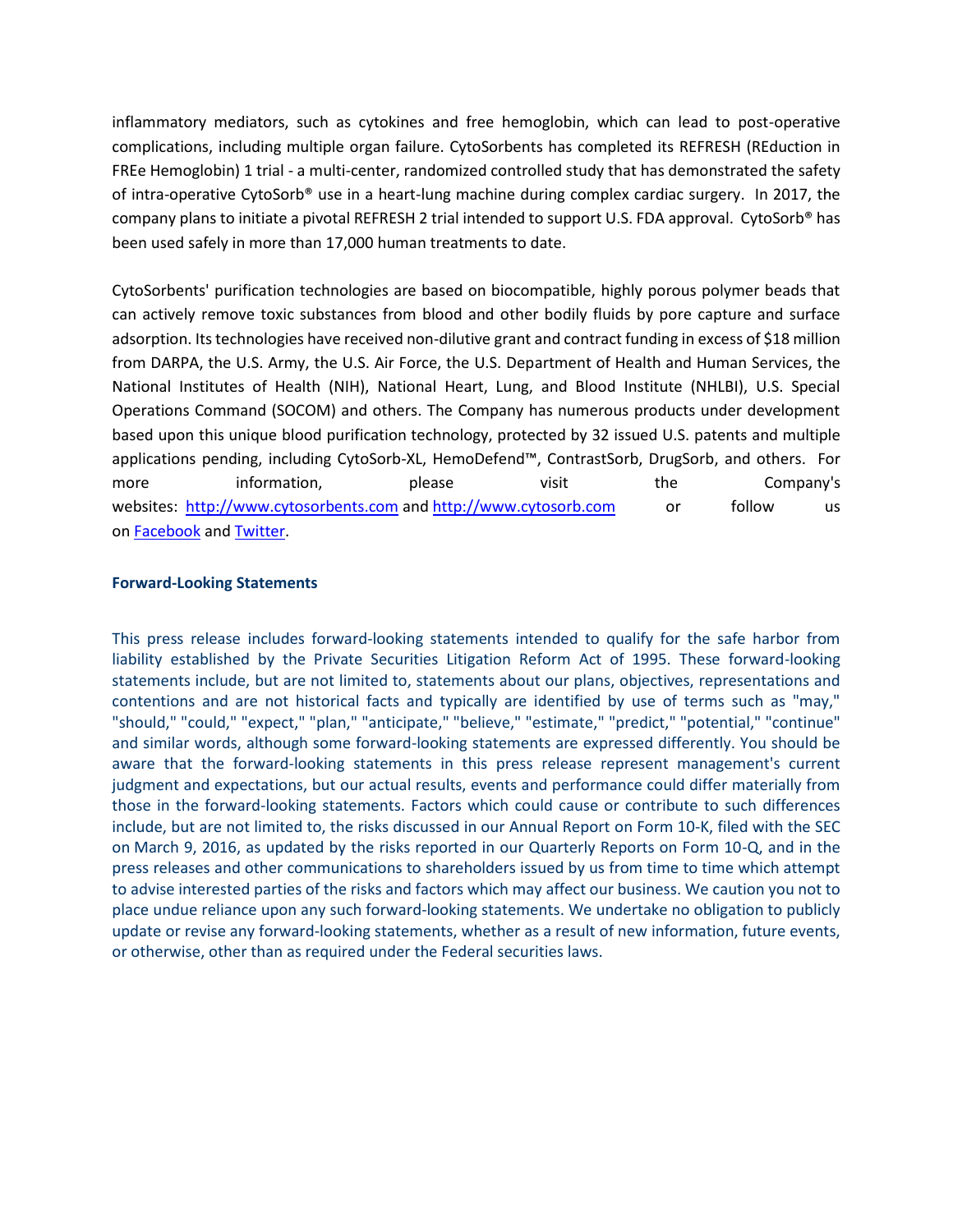## CYTOSORBENTS CORPORATION

## CONDENSED CONSOLIDATED STATEMENTS OF OPERATIONS AND COMPREHENSIVE INCOME/LOSS (amounts in thousands, except per share data)

|                                                        | Three months ended<br>September 30, |             |            | Nine months ended<br>September 30, |            |             |            |             |
|--------------------------------------------------------|-------------------------------------|-------------|------------|------------------------------------|------------|-------------|------------|-------------|
|                                                        |                                     |             |            |                                    |            |             |            |             |
|                                                        | 2016                                |             | 2015       |                                    | 2016       |             | 2015       |             |
|                                                        |                                     | (Unaudited) |            | (Unaudited)                        |            | (Unaudited) |            | (Unaudited) |
| Revenues                                               |                                     |             |            |                                    |            |             |            |             |
| Sales                                                  | \$                                  | 2,143       | \$         | 1,071                              | \$         | 5,593       | \$         | 2,548       |
| Grant income                                           |                                     | 269         |            | 272                                |            | 851         |            | 471         |
| Other revenue                                          |                                     |             |            |                                    |            |             |            | 12          |
| Total revenue                                          |                                     | 2,412       |            | 1.343                              |            | 6,444       |            | 3,031       |
| Cost of revenue                                        |                                     | 964         |            | 639                                |            | 2,657       |            | 1,409       |
| Gross profit                                           |                                     | 1,448       |            | 704                                |            | 3,787       |            | 1,622       |
| Expenses:                                              |                                     |             |            |                                    |            |             |            |             |
| Research and development<br>Legal, financial and other |                                     | 1,172       |            | 865                                |            | 3,120       |            | 2,619       |
| consulting<br>Selling, general and                     |                                     | 279         |            | 289                                |            | 853         |            | 802         |
| administrative                                         |                                     | 2,141       |            | 1,700                              |            | 6,736       |            | 4,842       |
| <b>Total expenses</b>                                  |                                     | 3,592       |            | 2,854                              |            | 10,709      |            | 8,263       |
| Loss from operations                                   |                                     | (2, 144)    |            | (2, 150)                           |            | (6, 922)    |            | (6, 641)    |
| Other income(expense), net                             |                                     | (539)       |            | (697)                              |            | (602)       |            | 511         |
| Loss before benefit from                               |                                     |             |            |                                    |            |             |            |             |
| income taxes                                           |                                     | (2,683)     |            | (2,847)                            |            | (7, 524)    |            | (6, 130)    |
| Benefit from income taxes                              |                                     |             |            |                                    |            |             |            |             |
| Net loss                                               |                                     | (2,683)     |            | (2, 847)                           |            | (7, 524)    |            | (6, 130)    |
| Net loss per common share:                             |                                     |             |            |                                    |            |             |            |             |
| <b>Basic and Diluted</b>                               | \$                                  | (0.11)      | \$         | (0.11)                             | \$         | (0.30)      | \$         | (0.25)      |
| Weighted average number of<br>shares of common stock   |                                     |             |            |                                    |            |             |            |             |
| outstanding:                                           | 25,444,565                          |             | 25,037,538 |                                    | 24,420,650 |             | 24,812,707 |             |
| Net loss<br>Other comprehensive income<br>(loss):      | \$                                  | (2,683)     | \$         | (2,847)                            | \$         | (7, 524)    | \$         | (6, 130)    |
| Currency translation                                   |                                     |             |            |                                    |            |             |            |             |
| adjustment                                             |                                     | (61)        |            | (50)                               |            | (162)       |            | 218         |
| Comprehensive loss                                     | \$                                  | (2,744)     | \$         | (2,897)                            | \$         | (7,686)     | $\zeta$    | (5, 912)    |